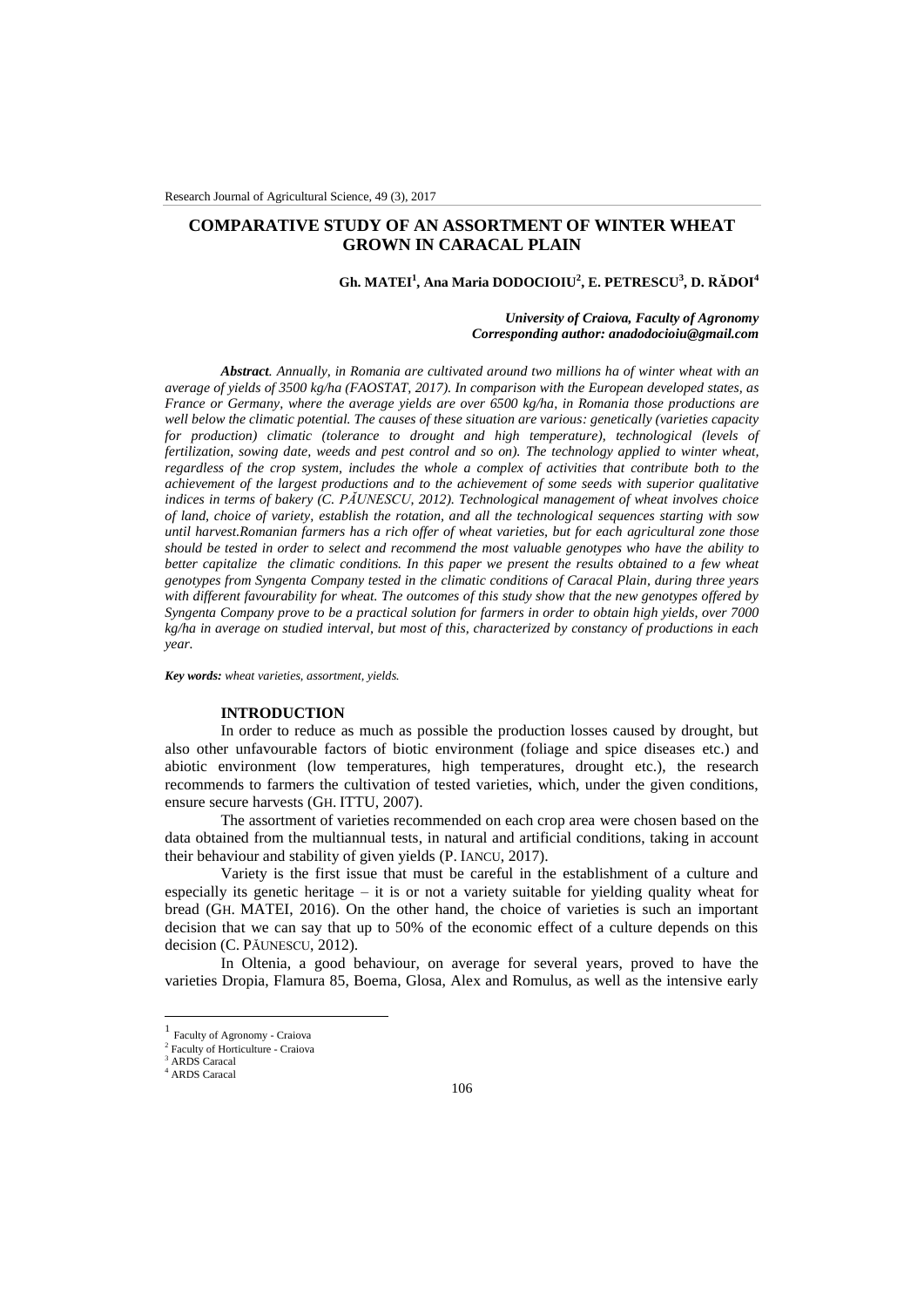variety Briana, registered by ARDS Şimnic,. In addition, on less fertile soils, where precocity and rusticity are important advantages, the very early Simnic 30 variety is recommended.

#### **MATERIAL AND METHODS**

During three years, 2015, 2016 and 2017, at ARDS Caracal were tested three winter wheat varieties, as follow:

- **Illico** is a variety, intended for the bakery segment. It has a high production potential with an optimal density of 400-450 germinable / m<sup>2</sup>, good tolerance to fall, under normal soil conditions, which resist -15  $\degree$  Celsius without a layer of snow and -20  $\degree$ Celsius with a layer of snow for five consecutive days. With drought tolerance, the Illico variety needs 450 liters of water / cycle of vegetation for a minimum production;
- **Ingenio**, the second variety with a high quality bakery, with high production potential and stable productivity. It has an average tolerance of -13 ° Celsius without a layer of snow (the tip of the leaves is affected moderately when not affected by snow) and -19 ° Celsius with snow. For minimum production it needs 400 liters of water per cycle of vegetation;
- **Moisson** is made for very large productions with a very high tolerance to diseases. An essential feature of this variety is that the leaf is always under the rope. Taking into account the fact that 40% of the production is produced by the banner leaf, this particularity gives it a higher resistance to heat.

In each year the previous plant was oil rapeseed. The sowing date varied between 15 and 20 October and the sprouting was observed after 9 to 11 days, which prove a very good capacity to emerge.

As agrotechnical measures we mentioned: summer plowing – heavy disc – seed bed preparation. We use as background fertilizers in autumn 250 kg/ha complex of 20-20-0 and in spring 250 kg/ha ammonium nitrate. During the vegetation were applied foliar nutrients of 0.5l/ha Tehno Phyt+1l/ha Fertigrain (first decade of April), 0.5l/ha Control Phyt + 1 l/ha Fertigrain (last decade of April) and 1.5l/ha Fertigrain (last decade of May).

For ensuring cultural hygiene we applied for weed control Granstar super 40g/ha + Cerlit 0.4 l/ha and for diseases and pest: I- Evolus 1l /ha and II- Credo 0.5 l/ha+Fastac 0.2 l/ha + Humusil forte 2 l/ha. The experiences were realized as demonstrative lots with area of a variant of 500 square meters.

In order to collect data we had two phases: in field and in laboratory. All data has been processed using statistical programs.

## **RESULTS AND DISCUSSION**

**Climatic conditions** (figure 1 and 2) – were different as favourability for winter wheat in those three years. Looking in figure 1 we can see that *from point of view of temperatures* in comparison with the last 30 years registration (multiannual average) 2016 year was warmer that the witness, especially in early spring on the background of lack of rain (figure 2) conducted to decrease the productivity potential of the tested varieties.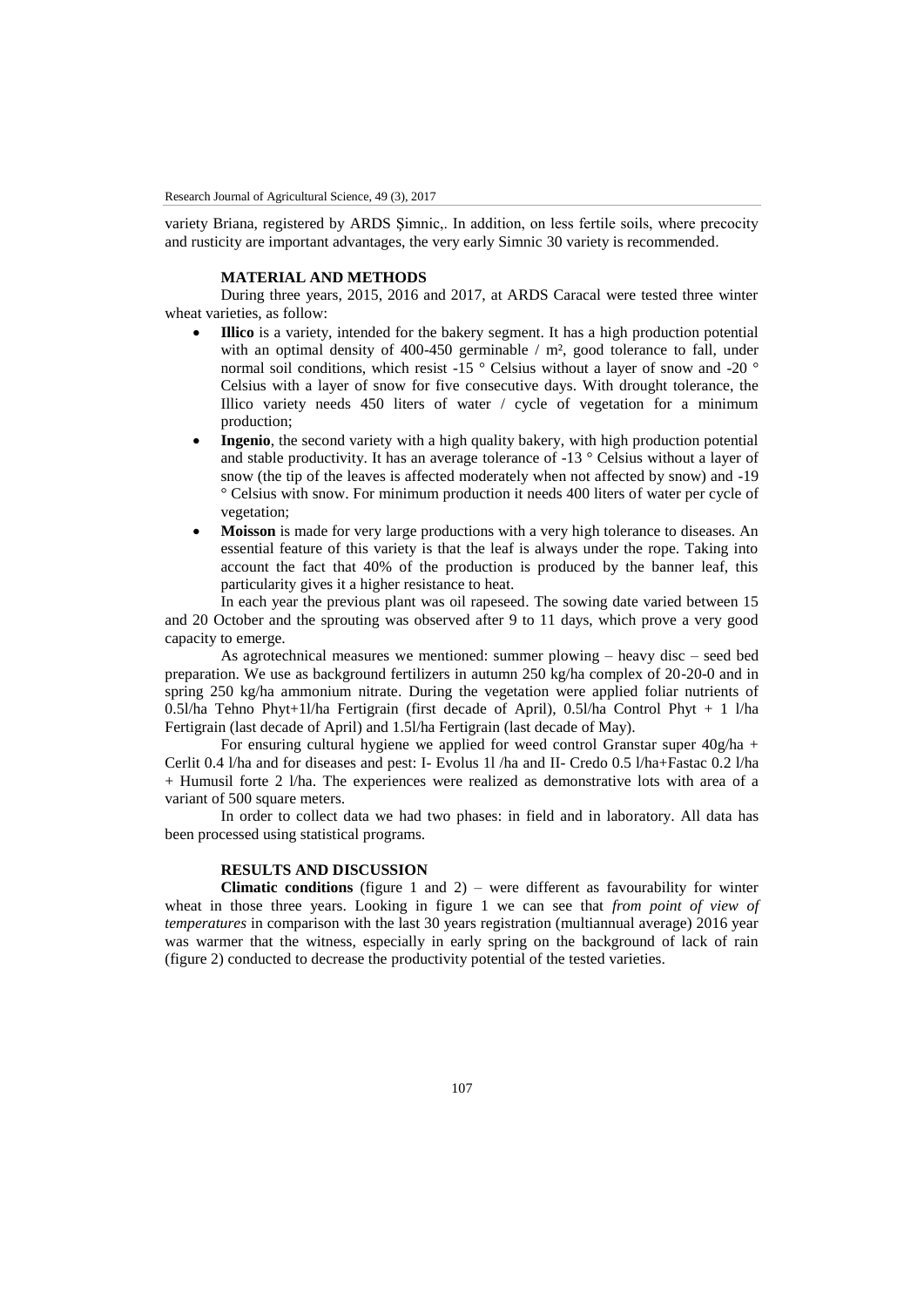Research Journal of Agricultural Science, 49 (3), 2017



Figure 1 – Evolution of temperature in comparison with multiannual average

Short periods of very high temperature  $(> 35^{\circ}C)$  are common in many of the world's wheat growing areas and can be a significant factor in reducing yield and quality of wheat (P.J.STONE, 1995)

Even in the conditions of argic chernozem from ARDS Caracal, a very fertile soil, water as vegetation factor has a high influence thru the capacity of production of the varieties. Taking in account the two periods of development of the wheat – in autumn vegetative stages and in spring the generative ones – in the experimented conditions the rainfall regime was, with small exceptions, below the multiannual average, mostly in the stages when the plants build the yields components (tiller stages, forming and fill grains) – figure 2.



Figure 2 – Evolution of precipitations in comparison with multiannual average

One of the most appreciated feature in non-irrigated conditions at wheat varieties is **precocity**. The capacity to have a short generative period is a major objective in breeding wheat varieties.

If we observe figure 3 where is presented blooming time in the three years, we can say that the blooming time range (from the earliest to the latest variety) of 12 days. If we take as mark the point of 6 days differences it can be observe that the climatic conditions of the years (especially the temperature) had influenced the time of blooming for varieties from 3 to 6 days in advance in 2016 and from 2 to 6 days later in 2015 and 2017.

With a very powerful response to the climatic factors is ILICO variety which has a large number of days for blooming related the year's climatic conditions.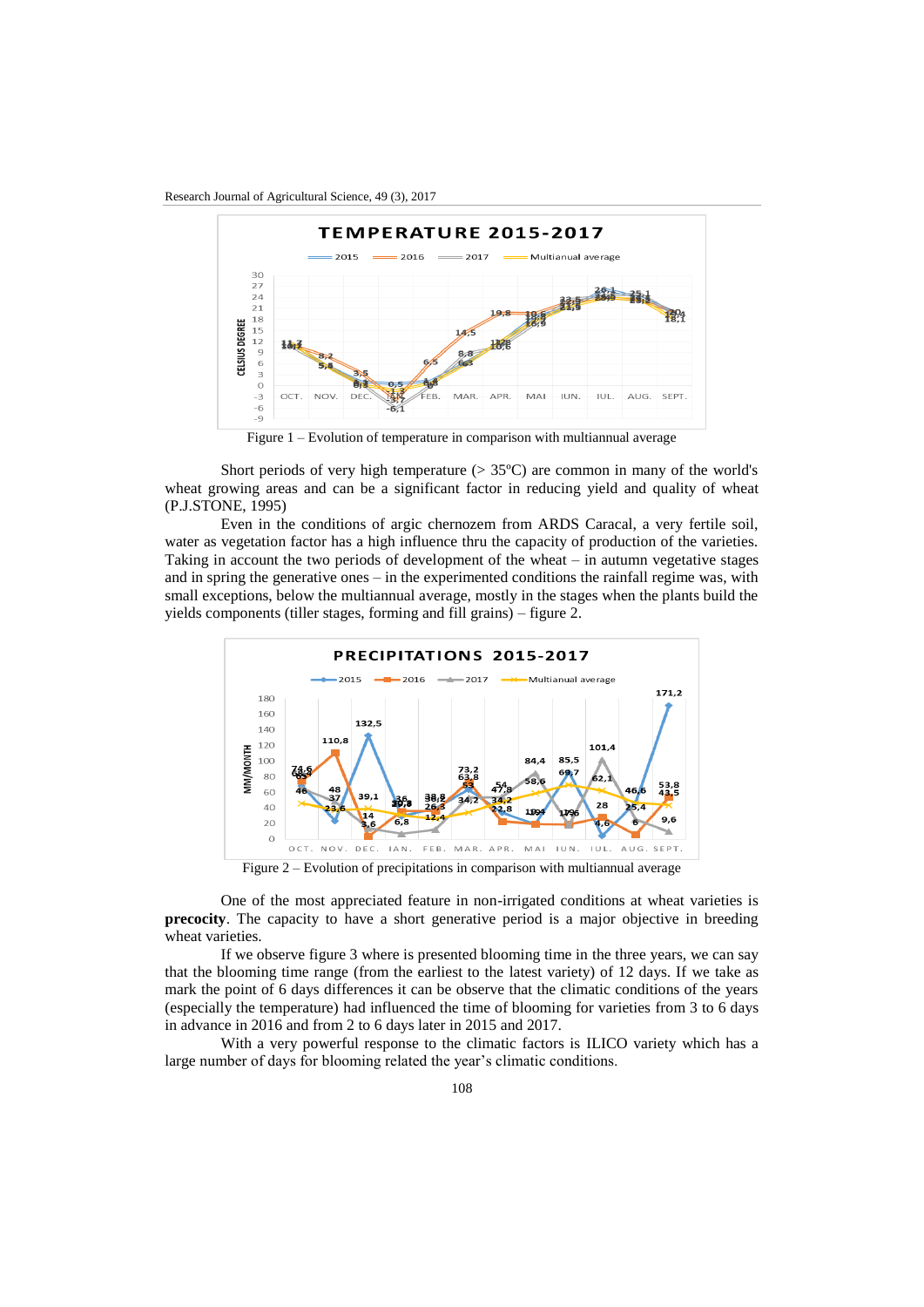

**Plant's height** – is a character genetically influenced, but also depends of the climatic and technological conditions (figure 4). Related to this feature we can observe that the highest plants were measured in the climatic conditions of 2017 year, followed by those from 2015 and 2016 years.

The highest genotype was ILICO in each year with a high range between 82 cm in 2016 to 95 cm in 2017. We can conclude that the experimented cultivars present a high homogeneity in all experimented conditions, the highest variations were recorded at INGENIO variety, of 22 cm.



**Seed's humidity at harvest time** (figure 5) – is very important both for farmer – to establish the optimum time for harvest start – and for depository as a storage indicator. Agricultural products are stored separately, depending on the moisture content: the dried ones than the wettest, with a higher moisture content. Mixing of different seeds of different moisture produces difficulties both for drying and preserving them, as well as for industrial processing, for milling-bakery, for starch industry and so on (GH. V. ROMAN ET ALL., 2012).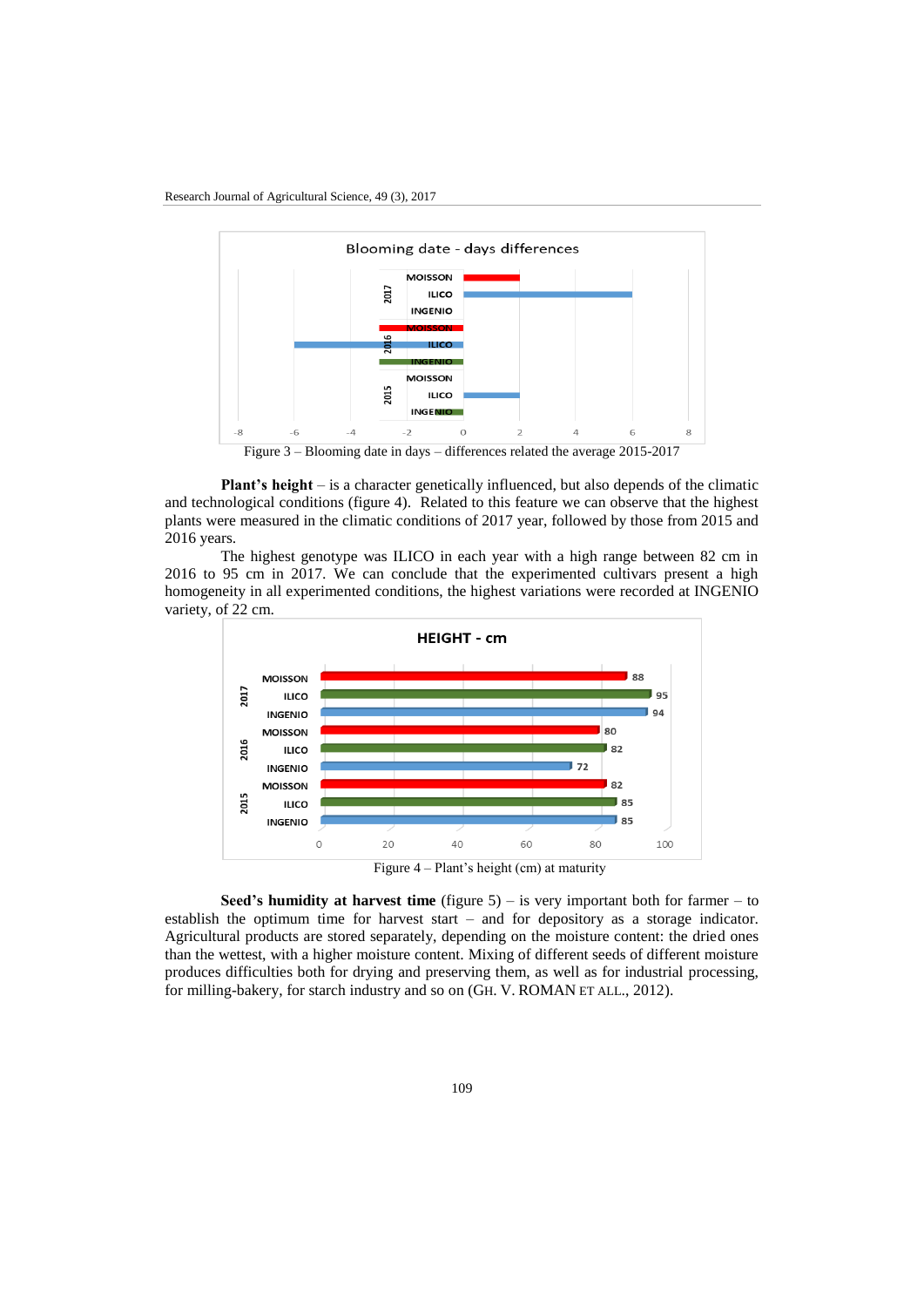



Figure 5 – Humidity at harvest time in the experimented years

Related to this issue the experimented varieties had good and very good levels of humidity at harvest time, between 9.9% to 14% which ensure a quick and dry harvest whit no problems on the receiving and depository process.

**Hectolitre weight** (figure 6) - Typically, drying and conditioning lots of wheat seed site grow MH, this being a secondary criterion for assessing quality (there are products that do not include MH on delivery standards and it is not taken into account). Regarding quality of yields the minimum level acceptable for common wheat in industry of making bread is 75 kg/hl and for durum wheat for pasta, minimum value is 77 kg/hl (GH. MATEI, 2016).

In a study related the behaviour of some assessment of wheat varieties in Central Area of Oltenia, A. ROTARU (2011) - shows that the average values of the hectolitre mass are not influenced by the level of fertilization but are influenced by differentiated sowing seasons. Related to the witness at a two-week sowing delay, MH significantly declined.



In our experiment we found that it kept the same tendency of variations most du the years climatic conditions. The most valuable varieties were ILICO and MOISSON in all three years.

**Yields (2015-2017) kg/ha** – in average of the three experimented years the experimented varieties gave very good productions in non-irrigated conditions, of 7193 kg/ha.

As is presented in figure 7, the levels of yields has been different for the varieties due the favourability of the year for wheat crops.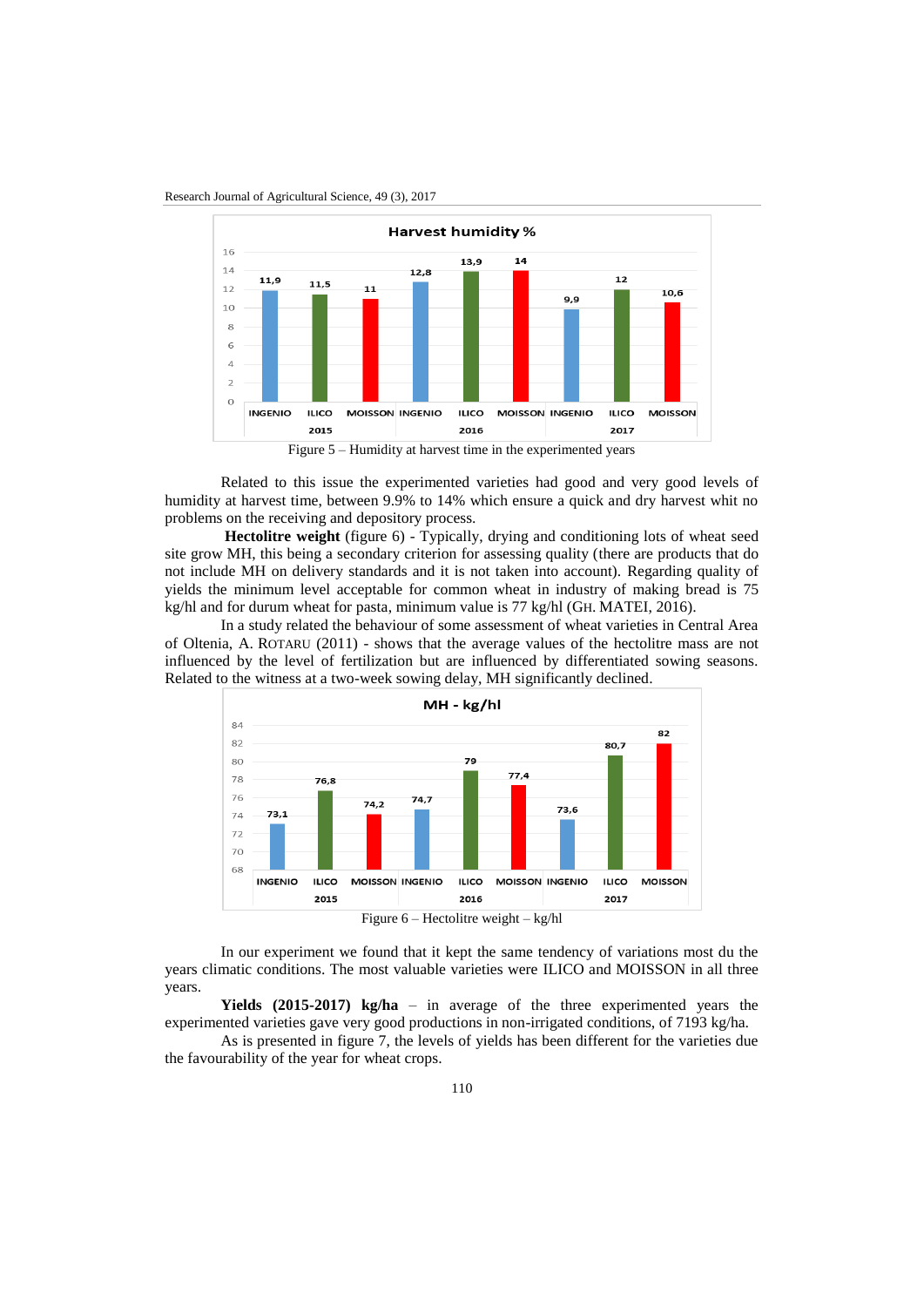

Figure 7 – Yields obtained in 2015-2017 in comparison with average/experience

The behaviour of the Syngenta assortment of winter wheat was one of the most valuable for the area of argic chernozem from Caracal Plain in non-irrigated conditions. The one who capitalized most efficient the climatic conditions proved to be ILICO which has a very good capacity to produce and also a stability of productions of over 7000 kg/ha in each year, with a very significant increase in production in 2017 of 1022 kg/ha.

ILICO and MOISSON varieties registered yields which varied between 6000 kg/ha and 7000 kg/ha, proving also a very good stability of productions in different climatic conditions, which shows the genetically stability of each ones.

Taking in account the average yields registered in Romania for wheat, under 3500 kg/ha, those varieties could and should be a valuable choice for farmers from area of Caracal Plain.

## **CONCLUSIONS**

Synthesizing the ones showed above, we can conclude, as follow:

- In the conditions of Caracal Plain the assortment of winter what had a very good behaviour, all genotype proving to be a solution to be inserted in farmer's crop rotation;
- The precocity of the tested genotypes was powerful influenced by climatic factors, especially by temperature;
- As morphological feature, the tested varieties from Syngenta Company proved to homogeneous, even in different conditions of favourability of the years;
- A very appreciated character to the wheat varieties was humidity on harvest time, which varied between 10 to 14%;
- As productivity all the genotypes gave in three years yields over 6200 k/ha, but the most valuable variety was ILICO with productions of 7030 in 2016 to 8215 in 2017.

# **BIBLIOGRAPHY**

ARVALIS, 2005 – Ble tendre. Marches, debouches, techniques culturales, recolte et conservation. ITCF;